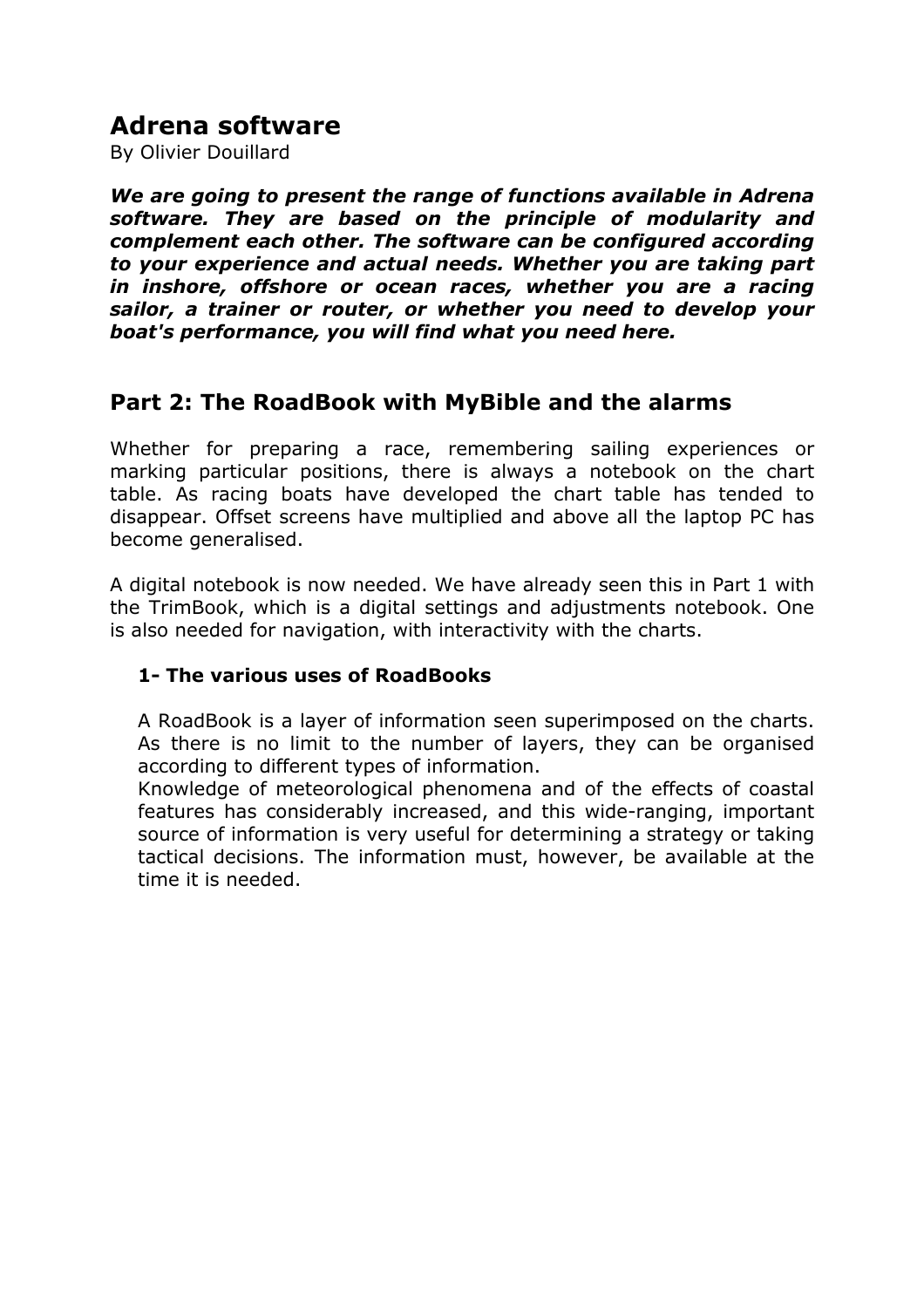

This RoadBook represents modification of the synoptic wind from the NE to E in the Seine Bay. The symbols and areas have a comment attached which appears when the mouse passes over them. They are indeed based on presentations by Jean Yves Bernot. During an inshore race, wherever we are sailing, we dream of having available all the strategic information on the chart around the boat's position that needs to be taken into account.

Being able to prepare each leg is another application. Strategic information will be noted directly on the chart. Thus, as you move over the chart, the key points, which were prepared before the race, show up. There is little chance of forgetting to read your notes! All the less so because an alarm can be added to a specific area (see below in the article). The risk becomes almost non-existent!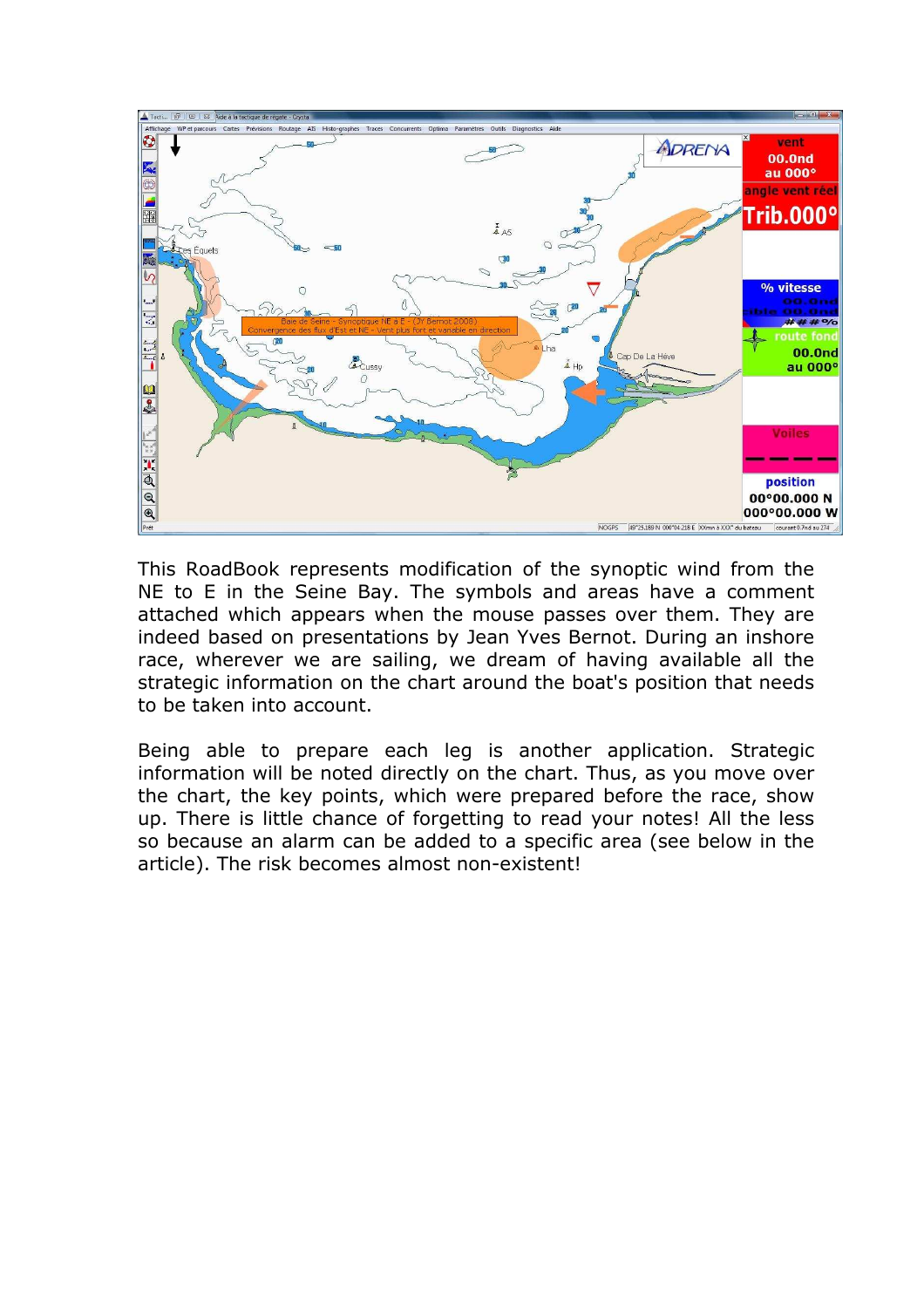

You can see a grey area at the top of the figure above, which represents a traffic separation zone. In this example, two RoadBooks are being displayed, one showing the preparation for the Cherbourg-Brest leg, the other a layer of information on dangerous zones to be avoided. From this area (associated with an alarm, or not), trajectories can be anticipated. This can also be taken into account in a route plan simulation. These areas can be exclusion zones for route planning. When creating a RoadBook of areas to be avoided you can therefore include, for example, wind shadows from an island or a point, areas where shallows or the current create dangerous seas, or areas prohibited in the race instructions. This really is a matter of optimising the route.

Another application is used for those frequent moments when, arriving in a bay, for example, you remember something, saying to yourself, "The last time I was here there was more wind near the shore but I can't remember the direction of the wind on that day." This information can be decisive in making a tactical choice. In the **MyBible** RoadBook you can record all your sailing or racing experiences and thus be sure to have all your past experiences available in real time. Your tactical choices become more and more relevant with time!

#### **2- Managing RoadBooks**

The picture below shows the creation of a danger zone at Cape Finistere in the "Danger zone" RoadBook.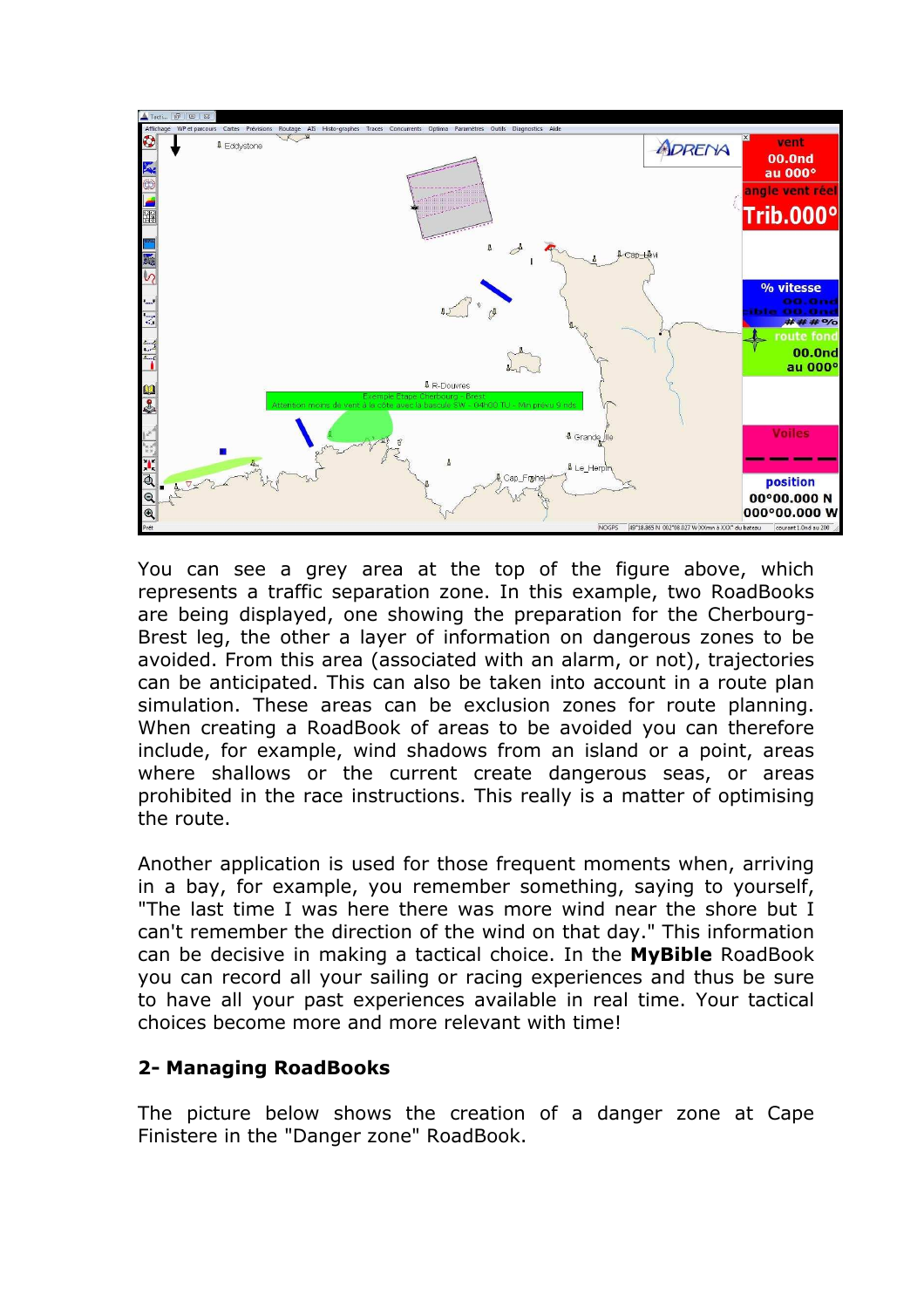

You can see the toolbar for managing the different RoadBooks. Several drawing formats are available as are notes, the same type as in the TrimBook. This is very practical for creating visual points of reference.

At the time of creation you can indicate whether the area created should be excluded from route planning and whether an alarm should be applied to it. The two options can be applied together.

With the various graphical representation options, the graphical information can be displayed differently with, for example, wind information in green, information about the current in blue etc. You can choose your own personal colour code.

N.B. A RoadBook must be active for the alarms to be triggered and for exclusion zones to be taken into account in route planning.

Like the TrimBook, RoadBooks can be put onto your USB memory stick so that your races can be calmly prepared ashore and you can take your sailing experiences along with you.

### **3- The alarms**

During a race, whether a windward leeward loop, an inshore or ocean race, taking tactical or strategic decisions requires a large number of parameters to be considered. At the same time, they are not all of the same importance at a given time. If safety parameters are added to this, the job of monitoring the different instruments quickly becomes very complex, and there is a considerable risk of forgetting what is most important at the right time.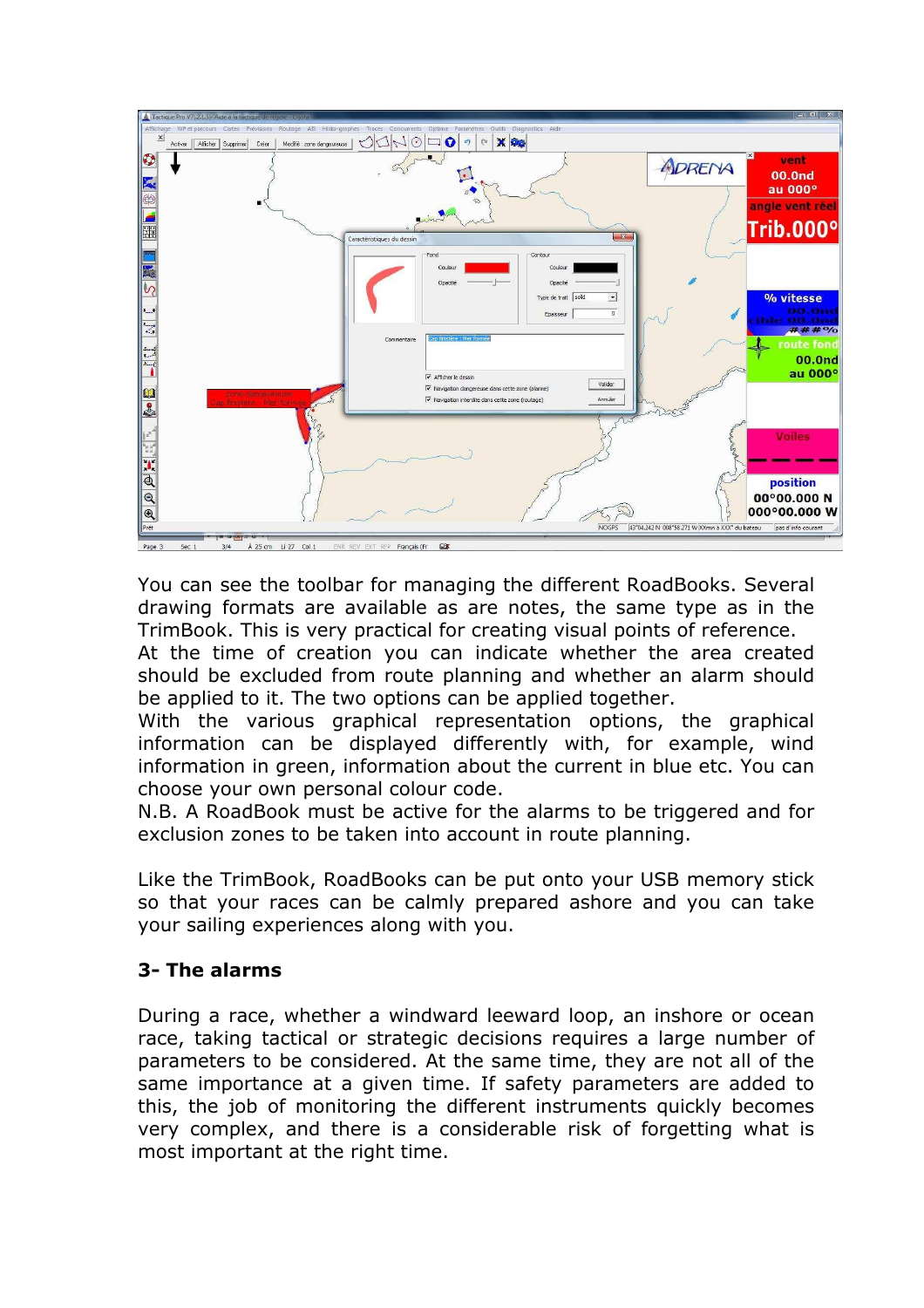| $\begin{array}{c c c c c} \hline \multicolumn{3}{c }{\mathbf{m}} & \multicolumn{3}{c }{\mathbf{m}} & \multicolumn{3}{c }{\mathbf{m}} & \multicolumn{3}{c }{\mathbf{m}} & \multicolumn{3}{c }{\mathbf{m}} & \multicolumn{3}{c }{\mathbf{m}} & \multicolumn{3}{c }{\mathbf{m}} & \multicolumn{3}{c }{\mathbf{m}} & \multicolumn{3}{c }{\mathbf{m}} & \multicolumn{3}{c }{\mathbf{m}} & \multicolumn{3}{c }{\mathbf{m}} & \multicolumn{3}{c }{\mathbf{m$<br>A Tactique Pro V7(.2.1.5)- Aide à la tactique de régate - Crysta |                                             |                                 |                                                  |                 |                 |                                                                |         |        |                 |
|---------------------------------------------------------------------------------------------------------------------------------------------------------------------------------------------------------------------------------------------------------------------------------------------------------------------------------------------------------------------------------------------------------------------------------------------------------------------------------------------------------------------------|---------------------------------------------|---------------------------------|--------------------------------------------------|-----------------|-----------------|----------------------------------------------------------------|---------|--------|-----------------|
| Affichage WP et parcours Cartes Prévisions Routage AIS Histo-graphes Traces Concurrents Optima Paramètres Qutils Diagnostics Aide                                                                                                                                                                                                                                                                                                                                                                                         |                                             |                                 |                                                  |                 |                 |                                                                |         |        |                 |
| 0                                                                                                                                                                                                                                                                                                                                                                                                                                                                                                                         |                                             |                                 |                                                  |                 |                 |                                                                |         | ADRENA | vent            |
| Ę                                                                                                                                                                                                                                                                                                                                                                                                                                                                                                                         |                                             | $-15$                           |                                                  |                 |                 |                                                                |         |        | 00.0nd          |
|                                                                                                                                                                                                                                                                                                                                                                                                                                                                                                                           | $\bigcirc_{8}$                              |                                 |                                                  |                 |                 |                                                                |         |        | au 000°         |
| $\circledcirc$                                                                                                                                                                                                                                                                                                                                                                                                                                                                                                            | Paramétrage des alarmes                     |                                 |                                                  |                 |                 |                                                                | $-x-$   |        | angle vent réel |
|                                                                                                                                                                                                                                                                                                                                                                                                                                                                                                                           | Valide                                      |                                 |                                                  |                 |                 |                                                                |         |        |                 |
| $\frac{1}{2}$                                                                                                                                                                                                                                                                                                                                                                                                                                                                                                             | V Alarme 1                                  | information<br>direction vent   | condition<br>supérieur à<br>$\blacktriangledown$ | limite<br>230 ° | tempo<br>20 s   | nb sons<br>son<br>Sound01.Wav<br>$\overline{\phantom{a}}$<br>5 | Test    |        | Trib.000°       |
|                                                                                                                                                                                                                                                                                                                                                                                                                                                                                                                           | $\overline{\smash{\triangledown}}$ Alarme 2 | % vitesse                       | inférieur à<br>$\bullet$                         | 95%             | 10 <sub>s</sub> | Sound03.Wav<br>$\bullet$<br>$\overline{2}$                     | Test    |        |                 |
|                                                                                                                                                                                                                                                                                                                                                                                                                                                                                                                           | Alarme 3                                    |                                 | $\blacktriangledown$                             | $\overline{0}$  | 10 <sub>s</sub> | default.wav<br>$\vert \cdot \vert$<br>$\mathbf{1}$             | Test    |        |                 |
|                                                                                                                                                                                                                                                                                                                                                                                                                                                                                                                           | $\overline{\mathsf{v}}$ Alarme 4            | Pression atm.                   | supérieur à<br>$\overline{\phantom{a}}$          | 1015.0 hPa      | 2s              | default.wav<br>$\bullet$<br>$\mathbf{1}$                       | Test    |        |                 |
|                                                                                                                                                                                                                                                                                                                                                                                                                                                                                                                           | Alarme 5                                    |                                 | $\overline{\phantom{a}}$                         | $\theta$        | 10 <sub>s</sub> | default.wav<br>$\bullet$<br>1                                  | Test    |        |                 |
|                                                                                                                                                                                                                                                                                                                                                                                                                                                                                                                           | $\overline{\mathsf{v}}$ . Alarme 6          | erreur COG                      | varie de plus de v                               | 5°              | 10 s            | $\bullet$<br>$\mathbf{1}$<br>default.wav                       | Test    |        | % vitesse       |
| O                                                                                                                                                                                                                                                                                                                                                                                                                                                                                                                         | Alarme 7                                    |                                 | $\overline{\phantom{a}}$                         | $\overline{0}$  | 10 <sub>s</sub> | $\mathbf{v}$<br>default.wav<br>$\mathbf{1}$                    | Test    |        | 00.One          |
| $\frac{1}{\sqrt{2}}$                                                                                                                                                                                                                                                                                                                                                                                                                                                                                                      | $\overline{\triangledown}$ Alarme 8         | dist. WP                        | inférieur à<br>$\overline{\phantom{a}}$          | 3 <sub>mn</sub> | 10 <sub>s</sub> | $\bullet$<br>default.wav<br>$\mathbf{1}$                       | Test    |        | ible OG.Gri     |
| ė,<br>$\bigcirc$ <sub>02</sub>                                                                                                                                                                                                                                                                                                                                                                                                                                                                                            | F Alarme 9                                  |                                 | $\overline{\phantom{a}}$                         | $\overline{0}$  | 10 <sub>s</sub> | default.wav<br>$\bullet$<br>$\mathbf{1}$                       | Test    |        | ###%            |
|                                                                                                                                                                                                                                                                                                                                                                                                                                                                                                                           | $\overline{\mathsf{v}}$ Alarme 10           | heure TU                        | supérieur à<br>$\vert \cdot \vert$               | 06h 00mn 00s    | 10 <sub>s</sub> | $\vert \cdot \vert$<br>default.wav<br>$\circ$                  | Test    |        | route fond      |
|                                                                                                                                                                                                                                                                                                                                                                                                                                                                                                                           | $\nabla$ Côtes                              | Arrivée sur une côte            | dans moins de                                    | 10 minutes      | 0 s             | default.wav<br>$\check{}$<br>$\mathbf{1}$                      | Test    |        | <b>00.0nd</b>   |
| $\circ$                                                                                                                                                                                                                                                                                                                                                                                                                                                                                                                   | $\overline{\mathsf{v}}$ Dangers             | Arrivée sur une zone dangereuse | dans moins de                                    | 5 minutes       | 0 <sub>s</sub>  | $\cdot$<br>default.wav<br>ĭ                                    | Test    |        | au 000°         |
|                                                                                                                                                                                                                                                                                                                                                                                                                                                                                                                           | $\overline{\mathbf{v}}$ AIS                 | Navire émetteur AIS             | passera à moins de                               | 1 miles         | 0 <sup>5</sup>  | $\bullet$<br>default.wav<br>$\mathbf{1}$                       | Test    |        |                 |
| <b>M</b>                                                                                                                                                                                                                                                                                                                                                                                                                                                                                                                  | Concurrents                                 | Information concurrents         | vient d'arriver                                  |                 |                 | default.wav<br>$\vert \cdot \vert$<br>$\mathbf{1}$             | Test    |        |                 |
| 8                                                                                                                                                                                                                                                                                                                                                                                                                                                                                                                         | $\Gamma$ Mais                               | Nouveau mail                    | vient d'arriver                                  |                 |                 | default.wav<br>$\textcolor{red}{\textbf{v}}$<br>1              | Test    |        |                 |
|                                                                                                                                                                                                                                                                                                                                                                                                                                                                                                                           |                                             |                                 |                                                  |                 |                 |                                                                |         |        |                 |
|                                                                                                                                                                                                                                                                                                                                                                                                                                                                                                                           |                                             |                                 |                                                  |                 |                 | Valider                                                        | Annuler |        | <b>Voiles</b>   |
|                                                                                                                                                                                                                                                                                                                                                                                                                                                                                                                           |                                             |                                 |                                                  |                 |                 |                                                                |         |        |                 |
| <b>NAK</b>                                                                                                                                                                                                                                                                                                                                                                                                                                                                                                                |                                             |                                 |                                                  |                 |                 |                                                                |         |        |                 |
| $\overline{\mathbf{a}}$<br>Ω<br>Gould Was Nord                                                                                                                                                                                                                                                                                                                                                                                                                                                                            |                                             |                                 |                                                  |                 |                 |                                                                |         |        | position        |
| $Q_8$ $Q$<br>Alarme 1!<br>00°00.000 N<br>$\varnothing$                                                                                                                                                                                                                                                                                                                                                                                                                                                                    |                                             |                                 |                                                  |                 |                 |                                                                |         |        |                 |
| 20<br>direction vent supérieur à 230<br>000°00.000 W                                                                                                                                                                                                                                                                                                                                                                                                                                                                      |                                             |                                 |                                                  |                 |                 |                                                                |         |        |                 |
| $\overline{20}$<br>$\Gamma$ Sience<br>Fermer<br>Devalider l'alarme                                                                                                                                                                                                                                                                                                                                                                                                                                                        |                                             |                                 |                                                  |                 |                 |                                                                |         |        |                 |
| <b>NOGPS</b><br>47°28.347 N 003°02.289 W XXmn à XXX° du bateau<br>courant 0.07nd au 33                                                                                                                                                                                                                                                                                                                                                                                                                                    |                                             |                                 |                                                  |                 |                 |                                                                |         |        |                 |

The picture above shows the alarm management interface. There are 5 predefined alarms and 10 additional alarms can be created on any of the parameters of the navigational instrument computer.

Alarms are both visual (bottom left window) and audible. The sound is chosen from a list to suit you. In addition to more than fifteen prerecorded sounds, you can add personalised sounds (.wav format): music, a soft voice or, in contrast, something much more explicit!

The predefined alarms include three safety alarms:

- One concerns the AIS, and is important when you remember PRB and Virbac's near miss in the South Atlantic in the last Vendée Globe! Closer to home, it is very useful at night and in areas with a high density of traffic.
- Another warns of arrival near the coast. Single-handed sailors will undoubtedly find it very useful.
- The third indicates the presence of a particular area ahead on the boat's course and defined in one of the active RoadBooks.

Two other alarms show the arrival of an e-mail or a new competitor file.

You can create your own alarms. Start by choosing the parameter. All the parameters of the navigational computer are available even if a new sensor is added. A condition must then be defined which can have three states: less than, greater than, varying more than. The limit is fixed and a delay time is set so that the alarm does not trigger unnecessarily. All that remains is to select the sound and the number